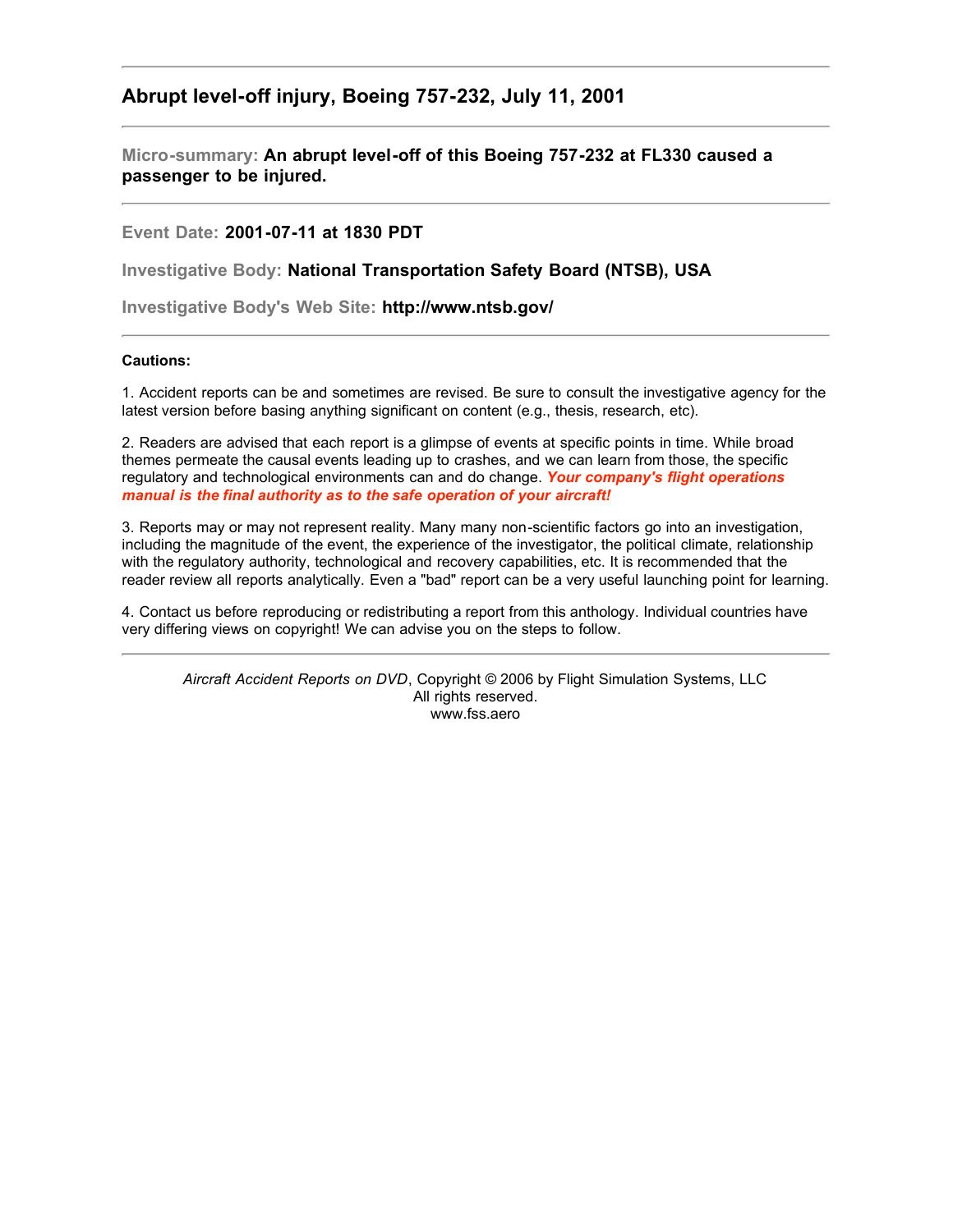| <b>NANSA</b><br>National Transportation Safety Board                                                                                                                                                                                                                                                                                                                                                                                                                                                                                                                                                                                                                                                                                                                                                                                                                                                                                                                                                                                                                                                                                                                                                                                                                                                                    |                                                                   |  | NTSB ID: LAX01LA307         |                                  |                               | Aircraft Registration Number: N644DL |                  |  |  |  |
|-------------------------------------------------------------------------------------------------------------------------------------------------------------------------------------------------------------------------------------------------------------------------------------------------------------------------------------------------------------------------------------------------------------------------------------------------------------------------------------------------------------------------------------------------------------------------------------------------------------------------------------------------------------------------------------------------------------------------------------------------------------------------------------------------------------------------------------------------------------------------------------------------------------------------------------------------------------------------------------------------------------------------------------------------------------------------------------------------------------------------------------------------------------------------------------------------------------------------------------------------------------------------------------------------------------------------|-------------------------------------------------------------------|--|-----------------------------|----------------------------------|-------------------------------|--------------------------------------|------------------|--|--|--|
| <b>FACTUAL REPORT</b>                                                                                                                                                                                                                                                                                                                                                                                                                                                                                                                                                                                                                                                                                                                                                                                                                                                                                                                                                                                                                                                                                                                                                                                                                                                                                                   |                                                                   |  | Occurrence Date: 07/11/2001 |                                  | Most Critical Injury: Serious |                                      |                  |  |  |  |
| <b>ÁVIATION</b>                                                                                                                                                                                                                                                                                                                                                                                                                                                                                                                                                                                                                                                                                                                                                                                                                                                                                                                                                                                                                                                                                                                                                                                                                                                                                                         |                                                                   |  | Occurrence Type: Accident   |                                  |                               | Investigated By: NTSB                |                  |  |  |  |
| Location/Time                                                                                                                                                                                                                                                                                                                                                                                                                                                                                                                                                                                                                                                                                                                                                                                                                                                                                                                                                                                                                                                                                                                                                                                                                                                                                                           |                                                                   |  |                             |                                  |                               |                                      |                  |  |  |  |
| Nearest City/Place                                                                                                                                                                                                                                                                                                                                                                                                                                                                                                                                                                                                                                                                                                                                                                                                                                                                                                                                                                                                                                                                                                                                                                                                                                                                                                      | <b>State</b>                                                      |  | Local Time<br>Zip Code      |                                  |                               |                                      |                  |  |  |  |
| San Francisco                                                                                                                                                                                                                                                                                                                                                                                                                                                                                                                                                                                                                                                                                                                                                                                                                                                                                                                                                                                                                                                                                                                                                                                                                                                                                                           | CA                                                                |  | 94128<br>1830               |                                  |                               |                                      |                  |  |  |  |
| Airport Proximity: Off Airport/Airstrip                                                                                                                                                                                                                                                                                                                                                                                                                                                                                                                                                                                                                                                                                                                                                                                                                                                                                                                                                                                                                                                                                                                                                                                                                                                                                 | Distance From Landing Facility: 140<br>Direction From Airport: 70 |  |                             |                                  |                               |                                      |                  |  |  |  |
| <b>Aircraft Information Summary</b>                                                                                                                                                                                                                                                                                                                                                                                                                                                                                                                                                                                                                                                                                                                                                                                                                                                                                                                                                                                                                                                                                                                                                                                                                                                                                     |                                                                   |  |                             |                                  |                               |                                      |                  |  |  |  |
| Aircraft Manufacturer                                                                                                                                                                                                                                                                                                                                                                                                                                                                                                                                                                                                                                                                                                                                                                                                                                                                                                                                                                                                                                                                                                                                                                                                                                                                                                   |                                                                   |  | Model/Series                |                                  |                               |                                      | Type of Aircraft |  |  |  |
| Boeing                                                                                                                                                                                                                                                                                                                                                                                                                                                                                                                                                                                                                                                                                                                                                                                                                                                                                                                                                                                                                                                                                                                                                                                                                                                                                                                  |                                                                   |  | 757-232                     |                                  |                               |                                      | Airplane         |  |  |  |
| Sightseeing Flight: No                                                                                                                                                                                                                                                                                                                                                                                                                                                                                                                                                                                                                                                                                                                                                                                                                                                                                                                                                                                                                                                                                                                                                                                                                                                                                                  |                                                                   |  |                             | Air Medical Transport Flight: No |                               |                                      |                  |  |  |  |
| Narrative                                                                                                                                                                                                                                                                                                                                                                                                                                                                                                                                                                                                                                                                                                                                                                                                                                                                                                                                                                                                                                                                                                                                                                                                                                                                                                               |                                                                   |  |                             |                                  |                               |                                      |                  |  |  |  |
| descent over eastern California en route to San Francisco, California. Delta Airlines, Inc., was<br>operating the airplane as a scheduled domestic passenger flight under the provisions of 14 CFR Part<br>The airline transport pilot licensed captain, first officer, 4 flight attendants, and 92<br>121.<br>passengers were not injured; however, 1 flight attendant sustained minor injuries, and 1 passenger<br>sustained serious injuries.<br>The airplane was not damaged. The nonstop flight originated from<br>Cincinnati, Ohio, at an undetermined time. Day visual meteorological conditions prevailed, and an<br>instrument flight rules flight plan had been filed. The National Transportation Safety Board was<br>notified of the accident on June 5, 2002.<br>Captain's Statement<br>The captain was the pilot flying (PF), while the first officer was acting as the pilot not flying<br>The captain reported that the flight was normal until reaching the airspace above the<br>$(PNF)$ .<br>Sierra Nevada Mountains. The captain illuminated the fasten seat belt light in the cabin. He made<br>a passenger announcement directing passengers to return to their seats, and to check the security<br>of their seatbelts "because of turbulence." Later, while still flying in turbulence, a flight |                                                                   |  |                             |                                  |                               |                                      |                  |  |  |  |
| First Officer's Statement                                                                                                                                                                                                                                                                                                                                                                                                                                                                                                                                                                                                                                                                                                                                                                                                                                                                                                                                                                                                                                                                                                                                                                                                                                                                                               |                                                                   |  |                             |                                  |                               |                                      |                  |  |  |  |
| The first officer indicated that they were given an initial descent clearance from flight level<br>(FL) 390 (39,000 feet) to FL330.<br>The captain entered the assigned altitude into the autopilot<br>system and began the descent. The PNF began programming the flight management system (FMS) for the<br>approach into San Francisco.<br>The PNF looked up from the FMS to see that they were descending<br>through FL330, and queried the captain. The captain "immediately pulled the aircraft out of the<br>descent and leveled the aircraft off at FL330." According to the first officer, the maximum<br>deviation was 200 feet below the assigned altitude. He described the maneuver as "abrupt," and the<br>flight crew immediately received a call from the flight attendants in the rear of the airplane<br>inquiring what had happened. The captain reported they had hit turbulence.                                                                                                                                                                                                                                                                                                                                                                                                                    |                                                                   |  |                             |                                  |                               |                                      |                  |  |  |  |
| The first officer reported that the fasten seatbelt sign was illuminated prior to the occurrence.                                                                                                                                                                                                                                                                                                                                                                                                                                                                                                                                                                                                                                                                                                                                                                                                                                                                                                                                                                                                                                                                                                                                                                                                                       |                                                                   |  |                             |                                  |                               |                                      |                  |  |  |  |
| Flight Attendants' Statements                                                                                                                                                                                                                                                                                                                                                                                                                                                                                                                                                                                                                                                                                                                                                                                                                                                                                                                                                                                                                                                                                                                                                                                                                                                                                           |                                                                   |  |                             |                                  |                               |                                      |                  |  |  |  |
| According to the on-board leader (OBL), during the cruise portions of the flight, she recalled no<br>discussion of turbulence with the flight crew, and reported it was "pretty smooth during cruise."<br>She had just left the cockpit and was in the forward galley when the flight crew turned on the<br>She assumed the flight crew was signaling the initial approach. It was<br>fasten seat belt light.                                                                                                                                                                                                                                                                                                                                                                                                                                                                                                                                                                                                                                                                                                                                                                                                                                                                                                           |                                                                   |  |                             |                                  |                               |                                      |                  |  |  |  |

*FACTUAL REPORT - AVIATION Page 1*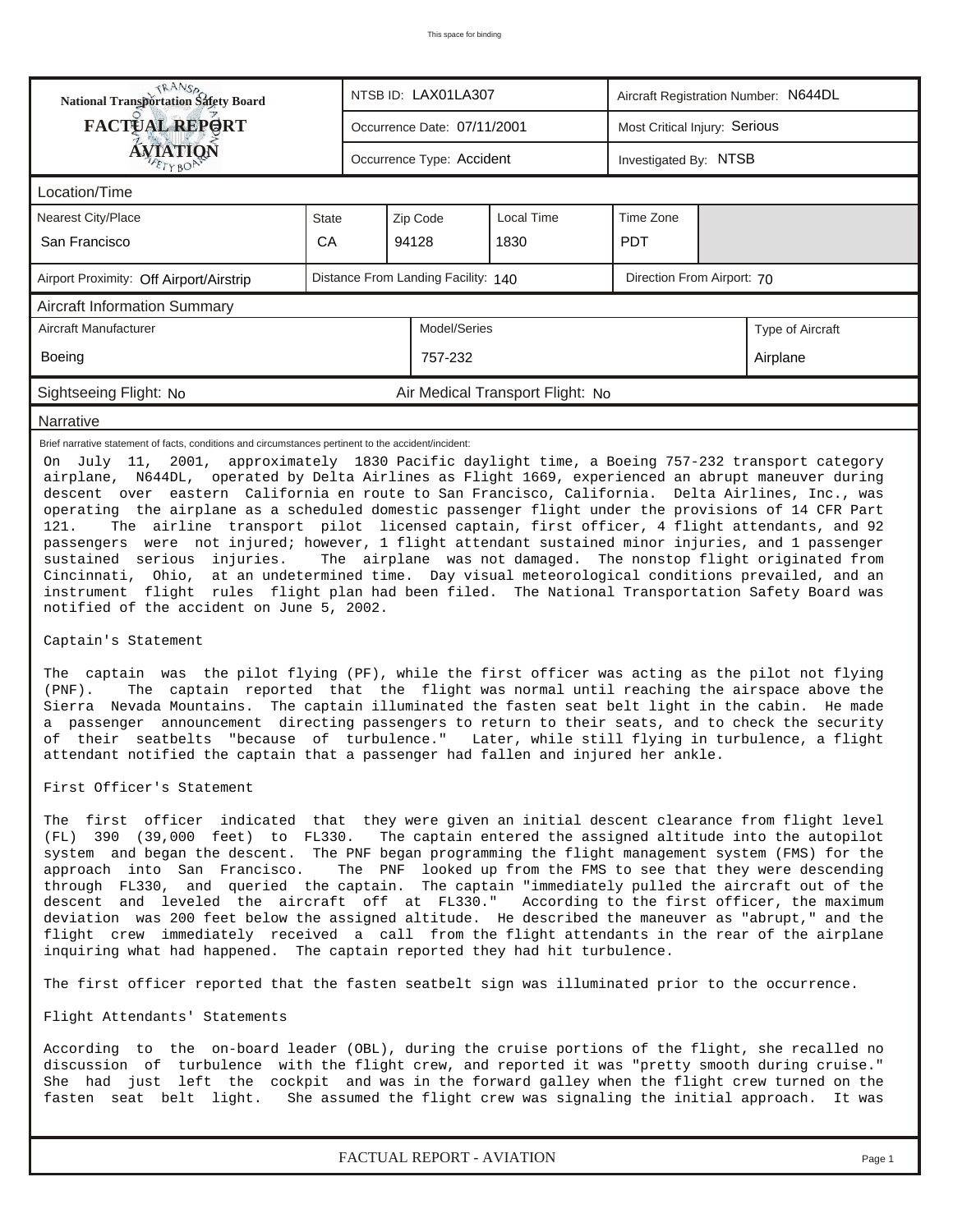| <b>National Transportation Safety Board</b> | NTSB ID: LAX01LA307         |  |
|---------------------------------------------|-----------------------------|--|
| <b>FACTUAL REPORT</b>                       | Occurrence Date: 07/11/2001 |  |
|                                             | Occurrence Type: Accident   |  |

### *Narrative (Continued)*

then that she felt the "ground came up" and she "buckled down," but she caught herself before falling. She was then informed that a passenger was injured and briefed the captain, who explained the event as "unexpected rough air or an air pocket."

The remaining flight attendants reported a smooth flight prior to the event. The fasten seat belt sign illuminated a few minutes prior to the event; however, they could not remember an accompanying announcement from the flight crew. All of the attendants reported being pushed downward, and one hit her knee. A few of the attendants assisted the injured passenger, and stated that the captain reported that the event was "turbulence" related.

#### Passenger Statement

The passenger reported hearing an announcement from the pilot indicating they were 30 minutes from San Francisco, and it was a good time to get up before the flight began its descent. The passenger when into the lavatory, and was washing her hands when she was "thrown into the sink," and "held hard and flat against it by gravity." She remembered something hitting her left foot but "blacked out." When she came to, she noticed her foot "dangling and misshaped." The flight attendants assisted the passenger to a seat and arranged for paramedics to meet the flight upon landing. Medical examination of the passenger's ankle revealed it was fractured.

### Captain's Follow-up Statement

The captain provided a supplement statement, in which he reported making a few heading changes to afford a view of Yosemite National Park. The flight encountered "some light turbulence," and he directed that the fasten seat belt sign be turned on and made an announcement to the passengers. Air traffic control directed the flight to descend from FL350 to FL310. Since the first officer was busy programming the FMS, the captain initiated the descent utilizing the vertical speed feature of the autopilot (1,000 feet per minute). Just after leveling off at FL310, the flight experienced a "ripple" of turbulence. The first officer, whose head was down, looked up and exclaimed that the flight was supposed to be at FL350. The flight then experienced a second "turbulence bump," and both flight crewmembers grabbed the control yokes. The first officer asked the captain what he was doing. The captain assumed that the first officer was concerned with the altitude. The captain asked the first officer to confirm the altitude clearance with air traffic control, which he did.

While on the ground, the captain and first officer discussed the matter in the cockpit. The first officer believed that the captain caused the "bump" by moving the control yoke. The captain added that the autopilot never kicked off, and there was no altitude warning alert.

As reported previously, the Safety Board was not informed of the event until almost 1 year after the event. Flight data recordings, weather briefings, air traffic control information, and cockpit voice recordings pertaining to the accident flight no longer existed.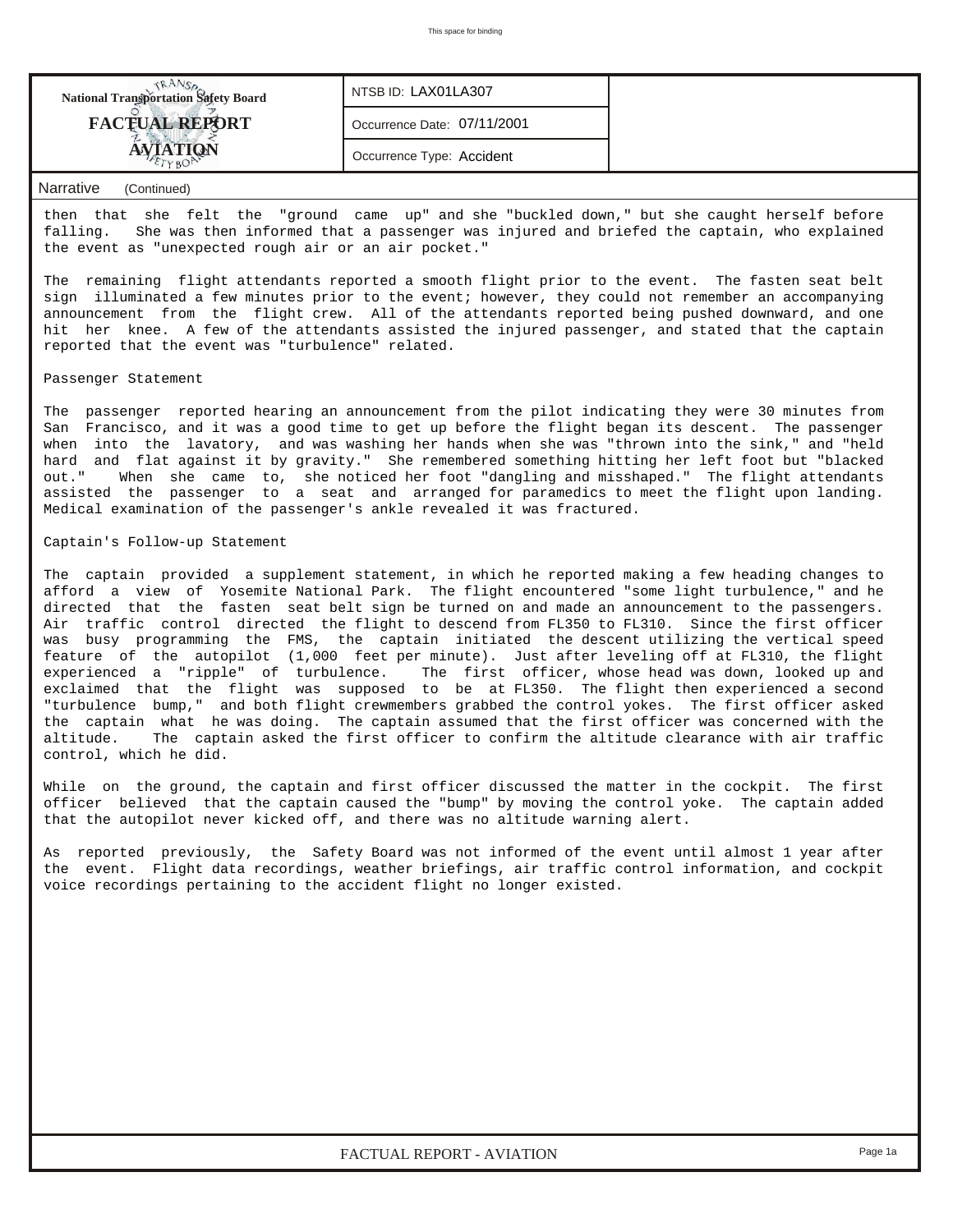| <b>National Transportation Safety Board</b>                             |                      | NTSB ID: LAX01LA307                                                     |                                                       |                           |  |           |                                         |  |          |                           |          |  |
|-------------------------------------------------------------------------|----------------------|-------------------------------------------------------------------------|-------------------------------------------------------|---------------------------|--|-----------|-----------------------------------------|--|----------|---------------------------|----------|--|
| FACTUAL REPORT                                                          |                      | Occurrence Date: 07/11/2001                                             |                                                       |                           |  |           |                                         |  |          |                           |          |  |
| <b>AVIATION</b>                                                         |                      |                                                                         |                                                       | Occurrence Type: Accident |  |           |                                         |  |          |                           |          |  |
| Landing Facility/Approach Information                                   |                      |                                                                         |                                                       |                           |  |           |                                         |  |          |                           |          |  |
| <b>Airport Name</b>                                                     |                      | Airport ID:<br>Runway Used<br>Runway Length<br><b>Airport Elevation</b> |                                                       |                           |  |           |                                         |  |          | Runway Width              |          |  |
| San Francisco International                                             |                      | <b>SFO</b>                                                              |                                                       | 13 Ft. MSL                |  | <b>NA</b> |                                         |  |          |                           |          |  |
| Runway Surface Type: Unknown                                            |                      |                                                                         |                                                       |                           |  |           |                                         |  |          |                           |          |  |
| Runway Surface Condition: Unknown                                       |                      |                                                                         |                                                       |                           |  |           |                                         |  |          |                           |          |  |
| Type Instrument Approach: Unknown                                       |                      |                                                                         |                                                       |                           |  |           |                                         |  |          |                           |          |  |
| VFR Approach/Landing: Unknown                                           |                      |                                                                         |                                                       |                           |  |           |                                         |  |          |                           |          |  |
| Aircraft Information                                                    |                      |                                                                         |                                                       |                           |  |           |                                         |  |          |                           |          |  |
| Aircraft Manufacturer<br>Boeing                                         |                      |                                                                         | Model/Series<br>757-232                               |                           |  |           |                                         |  | 23998    | Serial Number             |          |  |
| Airworthiness Certificate(s): Transport                                 |                      |                                                                         |                                                       |                           |  |           |                                         |  |          |                           |          |  |
| Landing Gear Type: Retractable - Tricycle                               |                      |                                                                         |                                                       |                           |  |           |                                         |  |          |                           |          |  |
| Homebuilt Aircraft? No                                                  | Number of Seats: 189 |                                                                         | Certified Max Gross Wt.<br>232000 LBS                 |                           |  |           |                                         |  |          | Number of Engines: 2      |          |  |
| Engine Type:<br>Turbo Fan                                               |                      |                                                                         | Pratt & Whitney                                       | Engine Manufacturer:      |  |           | Model/Series:<br>PW2037                 |  |          | Rated Power:<br>37000 LBS |          |  |
| - Aircraft Inspection Information                                       |                      |                                                                         |                                                       |                           |  |           |                                         |  |          |                           |          |  |
| Type of Last Inspection                                                 |                      |                                                                         | Date of Last Inspection<br>Time Since Last Inspection |                           |  |           |                                         |  |          | Airframe Total Time       |          |  |
| <b>Continuous Airworthiness</b>                                         |                      |                                                                         | 06/2001<br>Hours                                      |                           |  |           |                                         |  |          | 43432 Hours               |          |  |
| - Emergency Locator Transmitter (ELT) Information                       |                      |                                                                         |                                                       |                           |  |           |                                         |  |          |                           |          |  |
| <b>ELT Installed? Yes</b>                                               | ELT Operated? No     |                                                                         |                                                       |                           |  |           | ELT Aided in Locating Accident Site? No |  |          |                           |          |  |
| Owner/Operator Information                                              |                      |                                                                         |                                                       |                           |  |           |                                         |  |          |                           |          |  |
| Registered Aircraft Owner                                               |                      |                                                                         | <b>Street Address</b>                                 |                           |  |           | HARTSFIELD ATLANTA AIRPORT              |  |          |                           |          |  |
| DELTA AIRLINES, INC.                                                    |                      |                                                                         | City                                                  |                           |  |           |                                         |  |          | State                     | Zip Code |  |
|                                                                         |                      | <b>ATLANTA</b><br>30320<br>GA<br><b>Street Address</b>                  |                                                       |                           |  |           |                                         |  |          |                           |          |  |
| Operator of Aircraft                                                    |                      | Same as Reg'd Aircraft Owner                                            |                                                       |                           |  |           |                                         |  |          |                           |          |  |
| Same as Reg'd Aircraft Owner                                            |                      | <b>State</b><br>City                                                    |                                                       |                           |  |           |                                         |  | Zip Code |                           |          |  |
| Operator Does Business As:                                              |                      |                                                                         |                                                       |                           |  |           | Operator Designator Code: DALA          |  |          |                           |          |  |
| - Type of U.S. Certificate(s) Held:                                     |                      |                                                                         |                                                       |                           |  |           |                                         |  |          |                           |          |  |
| Air Carrier Operating Certificate(s): Flag Carrier/Domestic             |                      |                                                                         |                                                       |                           |  |           |                                         |  |          |                           |          |  |
| Operating Certificate:                                                  |                      |                                                                         |                                                       | Operator Certificate:     |  |           |                                         |  |          |                           |          |  |
| Regulation Flight Conducted Under: Part 121: Air Carrier                |                      |                                                                         |                                                       |                           |  |           |                                         |  |          |                           |          |  |
| Type of Flight Operation Conducted: Scheduled; Domestic; Passenger Only |                      |                                                                         |                                                       |                           |  |           |                                         |  |          |                           |          |  |
| FACTUAL REPORT - AVIATION<br>Page 2                                     |                      |                                                                         |                                                       |                           |  |           |                                         |  |          |                           |          |  |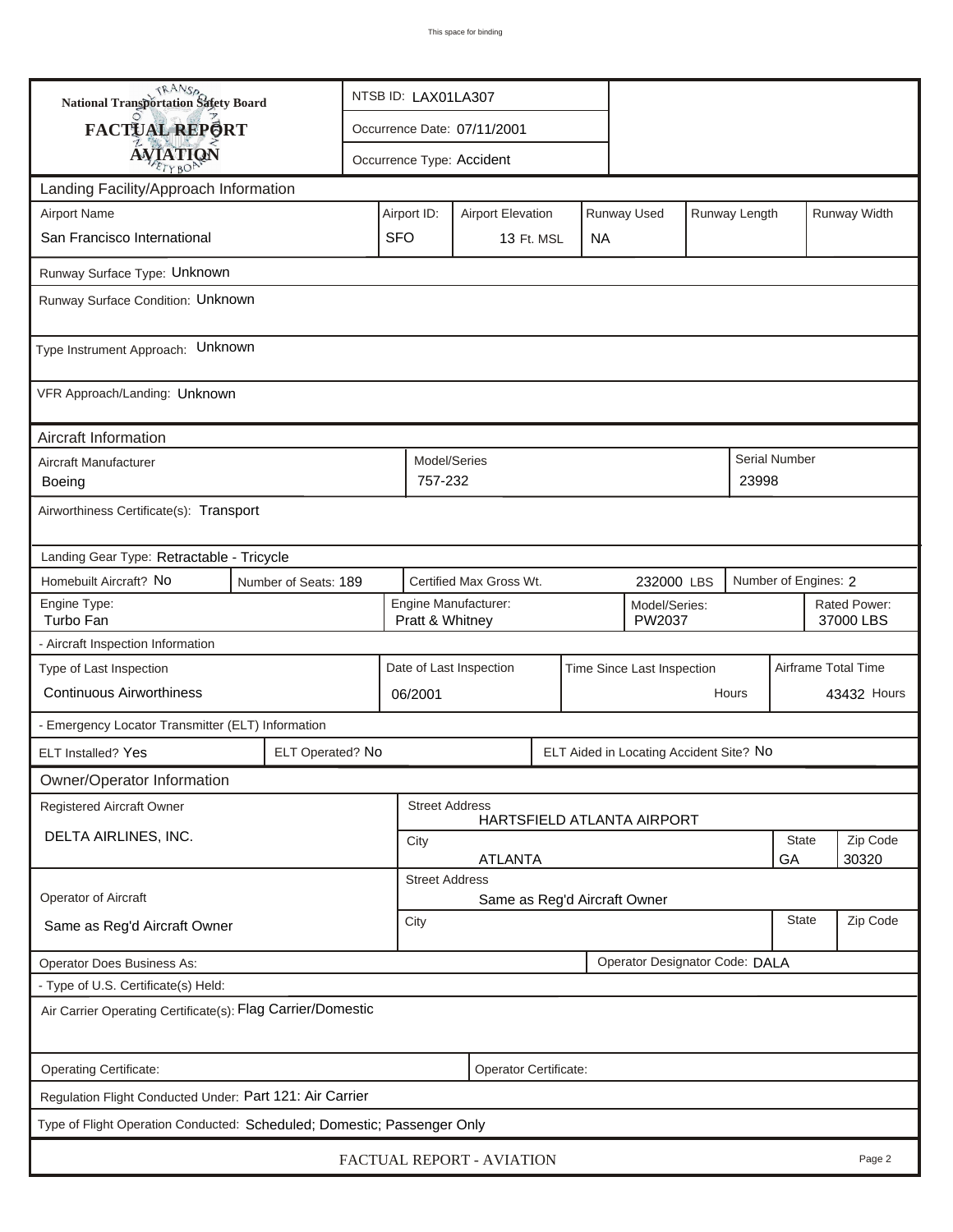| <b>National Transportation Safety Board</b>                                                          |                                                             |         |                        |                                                   | NTSB ID: LAX01LA307     |  |                             |                                       |                          |                    |                                         |                |                                    |                     |  |
|------------------------------------------------------------------------------------------------------|-------------------------------------------------------------|---------|------------------------|---------------------------------------------------|-------------------------|--|-----------------------------|---------------------------------------|--------------------------|--------------------|-----------------------------------------|----------------|------------------------------------|---------------------|--|
|                                                                                                      | FACTUAL REPORT<br>Occurrence Date: 07/11/2001               |         |                        |                                                   |                         |  |                             |                                       |                          |                    |                                         |                |                                    |                     |  |
|                                                                                                      | <b>AVIATION</b>                                             |         |                        | Occurrence Type: Accident                         |                         |  |                             |                                       |                          |                    |                                         |                |                                    |                     |  |
|                                                                                                      |                                                             |         |                        |                                                   |                         |  |                             |                                       |                          |                    |                                         |                |                                    |                     |  |
| <b>First Pilot Information</b><br>Age                                                                |                                                             |         |                        |                                                   |                         |  |                             |                                       |                          |                    |                                         |                |                                    |                     |  |
| Name                                                                                                 |                                                             |         |                        |                                                   |                         |  |                             | Date of Birth<br><b>State</b><br>City |                          |                    |                                         |                |                                    |                     |  |
| On File                                                                                              |                                                             |         |                        | On File<br>On File<br>On File                     |                         |  |                             |                                       |                          |                    |                                         |                |                                    | 48                  |  |
| Principal Profession: Civilian Pilot<br>Certificate Number: On File<br>Seat Occupied: Left<br>Sex: M |                                                             |         |                        |                                                   |                         |  |                             |                                       |                          |                    |                                         |                |                                    |                     |  |
| Airline Transport<br>Certificate(s):                                                                 |                                                             |         |                        |                                                   |                         |  |                             |                                       |                          |                    |                                         |                |                                    |                     |  |
| Airplane Rating(s):<br>Multi-engine Land                                                             |                                                             |         |                        |                                                   |                         |  |                             |                                       |                          |                    |                                         |                |                                    |                     |  |
| Rotorcraft/Glider/LTA: None                                                                          |                                                             |         |                        |                                                   |                         |  |                             |                                       |                          |                    |                                         |                |                                    |                     |  |
|                                                                                                      |                                                             |         |                        |                                                   |                         |  |                             |                                       |                          |                    |                                         |                |                                    |                     |  |
| Instrument Rating(s): Airplane<br>Instructor Rating(s):                                              |                                                             |         |                        |                                                   |                         |  |                             |                                       |                          |                    |                                         |                |                                    |                     |  |
|                                                                                                      | Type Rating/Endorsement for Accident/Incident Aircraft? Yes |         |                        |                                                   |                         |  |                             |                                       |                          |                    | Current Biennial Flight Review? 04/2001 |                |                                    |                     |  |
|                                                                                                      | Medical Cert.: Class 1                                      |         |                        | Medical Cert. Status: Without Waivers/Limitations |                         |  |                             |                                       |                          |                    |                                         |                | Date of Last Medical Exam: 04/2001 |                     |  |
|                                                                                                      |                                                             |         |                        |                                                   |                         |  |                             |                                       |                          |                    |                                         |                |                                    |                     |  |
| - Flight Time Matrix                                                                                 |                                                             | All A/C | This Make<br>and Model | Airplane<br>Single Engine                         | Airplane<br>Mult-Engine |  | Night                       | Instrument<br>Actual                  |                          | Simulated          | Rotorcraft                              |                | Glider                             | Lighter<br>Than Air |  |
| <b>Total Time</b>                                                                                    |                                                             | 7375    | 2800                   |                                                   |                         |  |                             |                                       |                          |                    |                                         |                |                                    |                     |  |
|                                                                                                      | Pilot In Command(PIC)                                       |         |                        |                                                   |                         |  |                             |                                       |                          |                    |                                         |                |                                    |                     |  |
| Instructor                                                                                           |                                                             |         |                        |                                                   |                         |  |                             |                                       |                          |                    |                                         |                |                                    |                     |  |
| Last 90 Days                                                                                         |                                                             | 242     | 242                    |                                                   |                         |  |                             |                                       |                          |                    |                                         |                |                                    |                     |  |
| Last 30 Days<br>Last 24 Hours                                                                        |                                                             | 4       | $\overline{4}$         |                                                   |                         |  |                             |                                       |                          |                    |                                         |                |                                    |                     |  |
|                                                                                                      | Seatbelt Used? Yes                                          |         |                        | Shoulder Harness Used? Yes                        |                         |  |                             |                                       | Toxicology Performed? No |                    |                                         |                | Second Pilot? Yes                  |                     |  |
|                                                                                                      |                                                             |         |                        |                                                   |                         |  |                             |                                       |                          |                    |                                         |                |                                    |                     |  |
|                                                                                                      |                                                             |         |                        |                                                   |                         |  |                             |                                       |                          |                    |                                         |                |                                    |                     |  |
|                                                                                                      | Flight Plan/Itinerary<br>Type of Flight Plan Filed: IFR     |         |                        |                                                   |                         |  |                             |                                       |                          |                    |                                         |                |                                    |                     |  |
| Departure Point                                                                                      |                                                             |         |                        |                                                   |                         |  |                             |                                       |                          |                    |                                         |                |                                    | Time Zone           |  |
|                                                                                                      |                                                             |         |                        |                                                   |                         |  | <b>State</b>                |                                       |                          | Airport Identifier |                                         | Departure Time |                                    |                     |  |
| <b>CINCINNATI</b>                                                                                    |                                                             |         |                        |                                                   |                         |  | OH                          |                                       | <b>CVG</b>               |                    |                                         |                |                                    |                     |  |
| Destination                                                                                          |                                                             |         |                        |                                                   |                         |  | State<br>Airport Identifier |                                       |                          |                    |                                         |                |                                    |                     |  |
|                                                                                                      | Same as Accident/Incident Location                          |         |                        |                                                   |                         |  |                             |                                       | <b>SFO</b>               |                    |                                         |                |                                    |                     |  |
| Type of Clearance: IFR                                                                               |                                                             |         |                        |                                                   |                         |  |                             |                                       |                          |                    |                                         |                |                                    |                     |  |
| Type of Airspace: Class A                                                                            |                                                             |         |                        |                                                   |                         |  |                             |                                       |                          |                    |                                         |                |                                    |                     |  |
|                                                                                                      | Weather Information                                         |         |                        |                                                   |                         |  |                             |                                       |                          |                    |                                         |                |                                    |                     |  |
| Source of Briefing:<br>Company                                                                       |                                                             |         |                        |                                                   |                         |  |                             |                                       |                          |                    |                                         |                |                                    |                     |  |
| Method of Briefing: Unknown                                                                          |                                                             |         |                        |                                                   |                         |  |                             |                                       |                          |                    |                                         |                |                                    |                     |  |
|                                                                                                      | FACTUAL REPORT - AVIATION<br>Page 3                         |         |                        |                                                   |                         |  |                             |                                       |                          |                    |                                         |                |                                    |                     |  |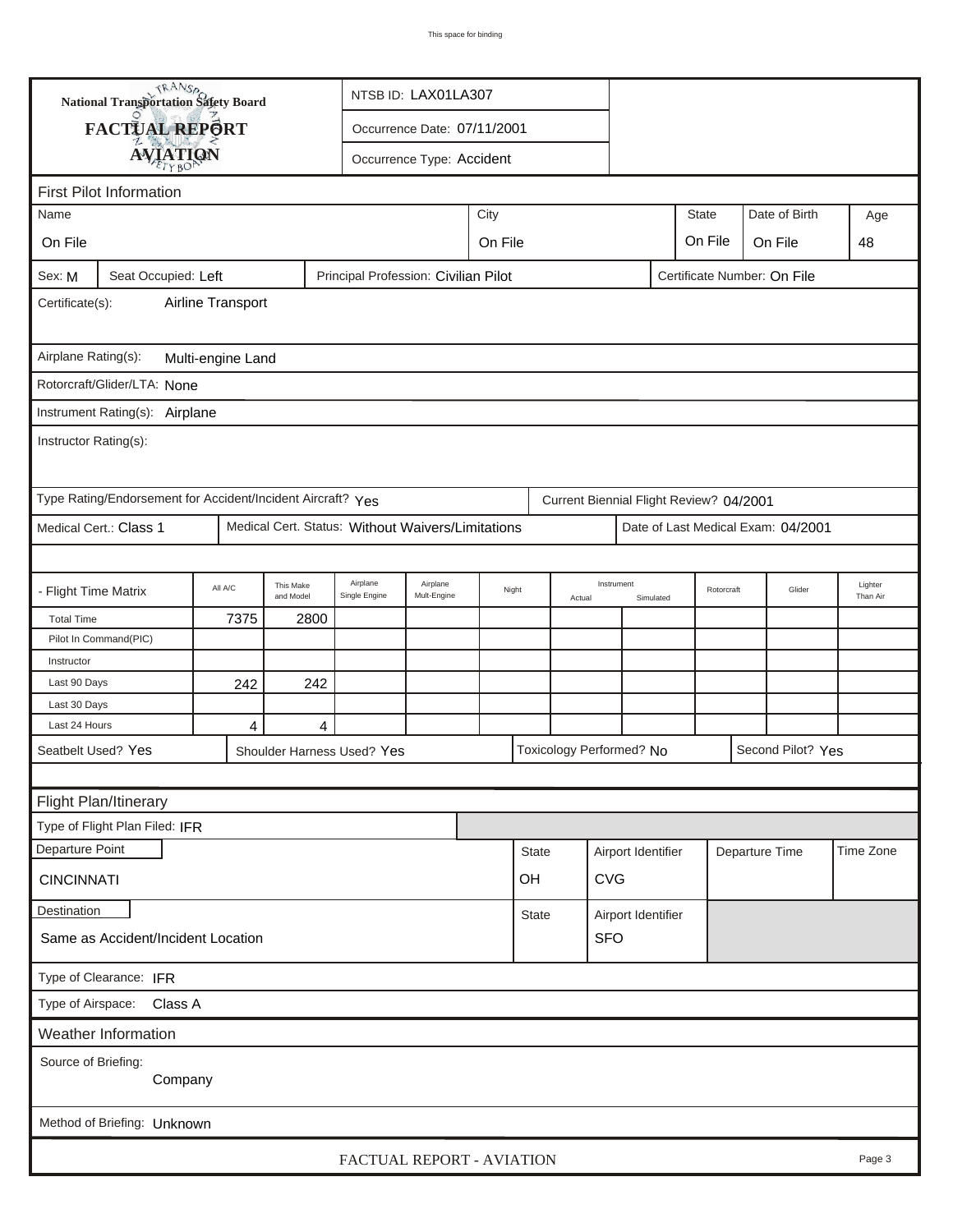|                                              | <b>National Transportation Safety Board</b> |                  | NTSB ID: LAX01LA307  |           |                     |                                 |    |                                                       |                         |                              |               |     |  |
|----------------------------------------------|---------------------------------------------|------------------|----------------------|-----------|---------------------|---------------------------------|----|-------------------------------------------------------|-------------------------|------------------------------|---------------|-----|--|
| FACTUAL REPORT                               | Occurrence Date: 07/11/2001                 |                  |                      |           |                     |                                 |    |                                                       |                         |                              |               |     |  |
| <b>AVIATION</b><br>Occurrence Type: Accident |                                             |                  |                      |           |                     |                                 |    |                                                       |                         |                              |               |     |  |
|                                              | Weather Information                         |                  |                      |           |                     |                                 |    |                                                       |                         |                              |               |     |  |
| WOF ID                                       | <b>Observation Time</b>                     | Time Zone        | <b>WOF Elevation</b> |           |                     | WOF Distance From Accident Site |    |                                                       |                         | Direction From Accident Site |               |     |  |
|                                              |                                             |                  |                      |           |                     |                                 |    |                                                       |                         |                              |               |     |  |
| <b>SFO</b>                                   | 1756                                        | <b>PDT</b>       | 13 Ft. MSL           |           |                     |                                 |    | 140 NM                                                |                         |                              | 250 Deg. Mag. |     |  |
|                                              | Sky/Lowest Cloud Condition: Thin Broken     |                  |                      |           |                     | 2200 Ft. AGL                    |    |                                                       | Condition of Light: Day |                              |               |     |  |
|                                              | Lowest Ceiling: Broken                      |                  | 2200 Ft. AGL         |           | Visibility:         |                                 | 10 | <b>SM</b>                                             |                         | Altimeter:                   | 30.02         | "Hg |  |
| Temperature:                                 | $17^{\circ}$ C                              | Dew Point:       | 11 °C                |           | Wind Direction: 230 |                                 |    |                                                       |                         | Density Altitude:            |               | Ft. |  |
| Wind Speed: 18                               |                                             | Gusts: 23        |                      |           |                     |                                 |    | Weather Condtions at Accident Site: Visual Conditions |                         |                              |               |     |  |
| Visibility (RVR):                            | Ft.                                         | Visibility (RVV) |                      | <b>SM</b> |                     | Intensity of Precipitation:     |    |                                                       |                         |                              |               |     |  |
|                                              | Restrictions to Visibility: None            |                  |                      |           |                     |                                 |    |                                                       |                         |                              |               |     |  |
|                                              |                                             |                  |                      |           |                     |                                 |    |                                                       |                         |                              |               |     |  |
| Type of Precipitation:                       | None                                        |                  |                      |           |                     |                                 |    |                                                       |                         |                              |               |     |  |
|                                              |                                             |                  |                      |           |                     |                                 |    |                                                       |                         |                              |               |     |  |
|                                              | Accident Information                        |                  |                      |           |                     |                                 |    |                                                       |                         |                              |               |     |  |
|                                              | Aircraft Damage: None                       |                  | Aircraft Fire: None  |           |                     |                                 |    | Aircraft Explosion None                               |                         |                              |               |     |  |
|                                              | Classification: U.S. Registered/U.S. Soil   |                  |                      |           |                     |                                 |    |                                                       |                         |                              |               |     |  |
|                                              | - Injury Summary Matrix                     | Fatal            | Serious<br>Minor     |           | None                | <b>TOTAL</b>                    |    |                                                       |                         |                              |               |     |  |
| <b>First Pilot</b>                           |                                             |                  |                      |           | 1                   |                                 |    |                                                       |                         |                              |               |     |  |
| Second Pilot                                 |                                             |                  |                      |           | $\mathbf{1}$        |                                 |    |                                                       |                         |                              |               |     |  |
| <b>Student Pilot</b>                         |                                             |                  |                      |           |                     |                                 |    |                                                       |                         |                              |               |     |  |
|                                              | Flight Instructor                           |                  |                      |           |                     |                                 |    |                                                       |                         |                              |               |     |  |
| Check Pilot                                  |                                             |                  |                      |           |                     |                                 |    |                                                       |                         |                              |               |     |  |
|                                              | <b>Flight Engineer</b>                      |                  |                      |           |                     |                                 |    |                                                       |                         |                              |               |     |  |
|                                              | Cabin Attendants                            |                  |                      | 1         | 4                   | 5                               |    |                                                       |                         |                              |               |     |  |
| Other Crew                                   |                                             |                  |                      |           |                     |                                 |    |                                                       |                         |                              |               |     |  |
| Passengers                                   |                                             |                  | 1                    |           | 92                  | 93                              |    |                                                       |                         |                              |               |     |  |
| - TOTAL ABOARD -                             |                                             |                  | 1                    | 1         | 98                  | 100                             |    |                                                       |                         |                              |               |     |  |
| Other Ground                                 |                                             |                  |                      |           |                     |                                 |    |                                                       |                         |                              |               |     |  |
|                                              | - GRAND TOTAL -                             |                  | 1                    | 1         | 98                  | 100                             |    |                                                       |                         |                              |               |     |  |
|                                              |                                             |                  |                      |           |                     |                                 |    |                                                       |                         |                              |               |     |  |
|                                              | FACTUAL REPORT - AVIATION<br>Page 4         |                  |                      |           |                     |                                 |    |                                                       |                         |                              |               |     |  |